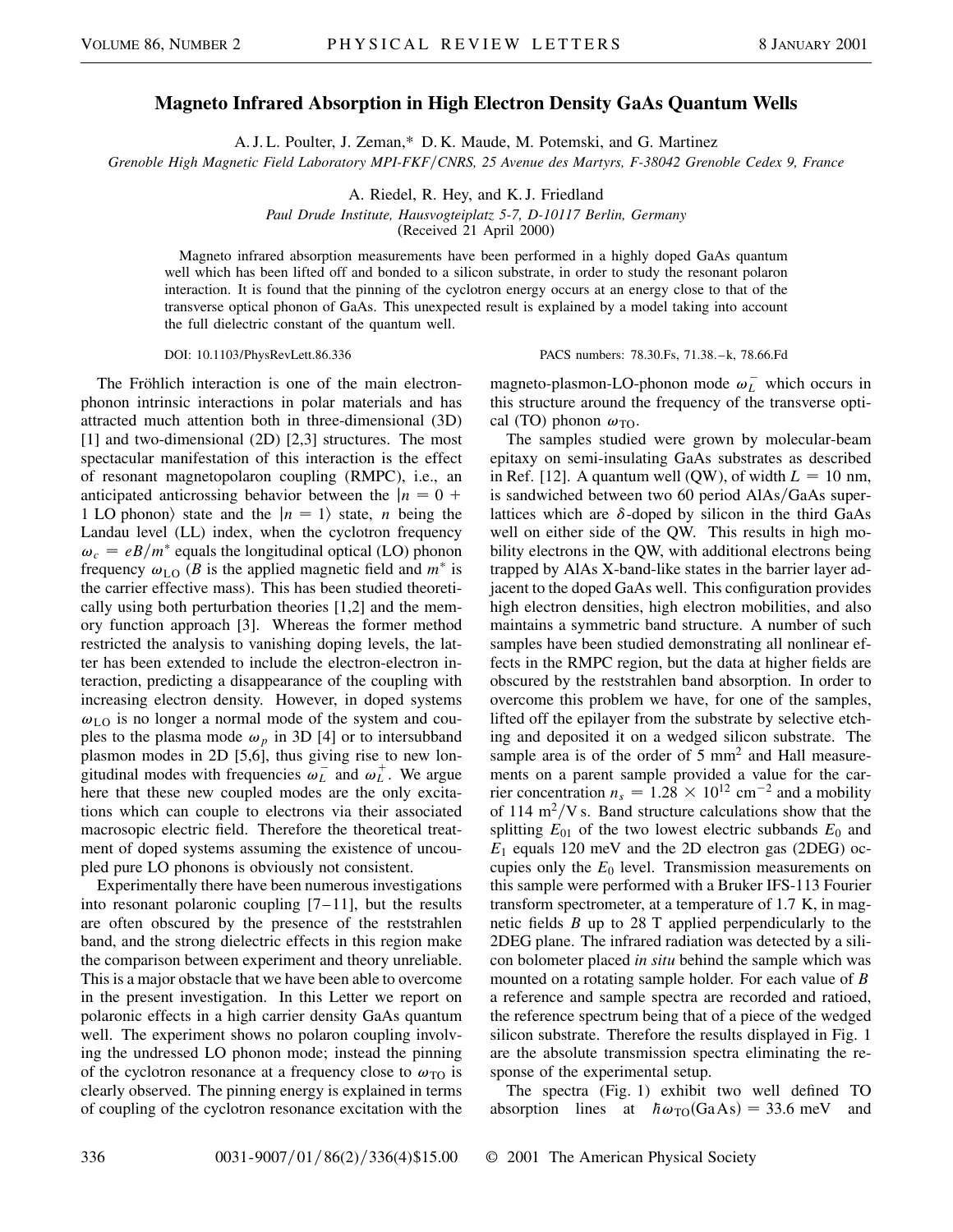

FIG. 1. Examples of the spectra obtained at (a) 15.25 T, (b) 22.75 T, and (c) 27.75 T. The dotted lines show the theoretical results (shifted vertically for clarity) of the multilayer transmission response of the structure as described in the text.

 $h\omega_{\text{TO}}(AIAs) = 44.9$  meV together with a characteristic *B* dependent cyclotron resonance (CR) absorption line which appears as a single line at low and high fields but splits into two components below and nearby  $\omega_{\text{TO}}$ (GaAs) (see below). It is important to note (Fig. 1b) that the observation of the CR structure is obscured only in a narrow energy range around  $\omega_{\text{TO}}$ (GaAs) but not in the region where the CR line coincides with  $\omega_{LO}$ (GaAs). To understand the data we have calculated the optical transmission of the whole structure using the multilayer dielectric model [13] and the exact layer sequence of the samples. As evidenced in Fig. 1, we obtain a very reasonable fit for both TO absorption lines with the following high frequency dielectric constant, energies, and damping parameters  $\varepsilon_{\infty} = 10.6$  (8.4),  $\hbar\omega_{\text{LO}} = 36.3$ (49.1), and  $\gamma_{\text{TO}} = 0.25$  (0.56) meV for GaAs (AlAs), respectively. The CR absorption is mimicked neglecting occupation effects and polaronic coupling, with a single oscillator corresponding to the reduced effective mass  $m^*/m_0 = 0.077$  (where  $m_0$  is the free electron mass) and a damping parameter  $\gamma_e = 0.1$  meV.

Although we have been able to closely reproduce the experimental results, the small low energy asymmetry of the GaAs TO line (observed at any fields and possibly resulting from the confined phonon models) is not accounted for by the model. In order to be more accurate we ratioed the transmission spectra at finite *B* by the absolute transmission spectra recorded at  $B = 0$ . The resulting curves are shown in Fig. 2. The  $\omega_{\text{TO}}$  absorption is now also absent and we can more clearly follow the evolution of the CR absorption structure. Nevertheless, we prefer to be rather conservative with respect to our data treatment and have ignored structures appearing in the frequency range around  $\hbar\omega_{\text{TO}}$  when fitting the resonances with Lorentzians and plotting, in Fig. 3, the obtained transition energies versus *B*. Beyond 17 T when the filling factor  $\nu < 3$  $(\nu = n_s/G_B, G_B = eB/h$  is the LL degeneracy) the CR line clearly splits into two components *A* and *B* (Figs. 2 and 3a), whereas a single CR line denoted *C* is observed above 23 T.

Let us first concentrate on the two, *A* and *B*, CR components. Line *B* is clearly observed for  $\nu < 3$  (Fig. 3) and progressively disappears from the spectrum. It is not observed in high magnetic fields when  $\nu$  approaches 2 because the  $n = 1$  LL gets depopulated. The splitting of the CR into *A* and *B* components is attributed to two possible different CR transitions involving the  $n = 0$  (line *A*) and the second  $n = 1$  (line *B*) Landau level in the initial state (see Fig. 3 inset). These two transitions involve opposite



FIG. 2. Characteristic spectra at various magnetic fields. The splitting of the CR line into *A* and *B* components appears clearly below  $h\omega_{\text{TO}}$ . The hatched area corresponds to the width of the TO absorption line.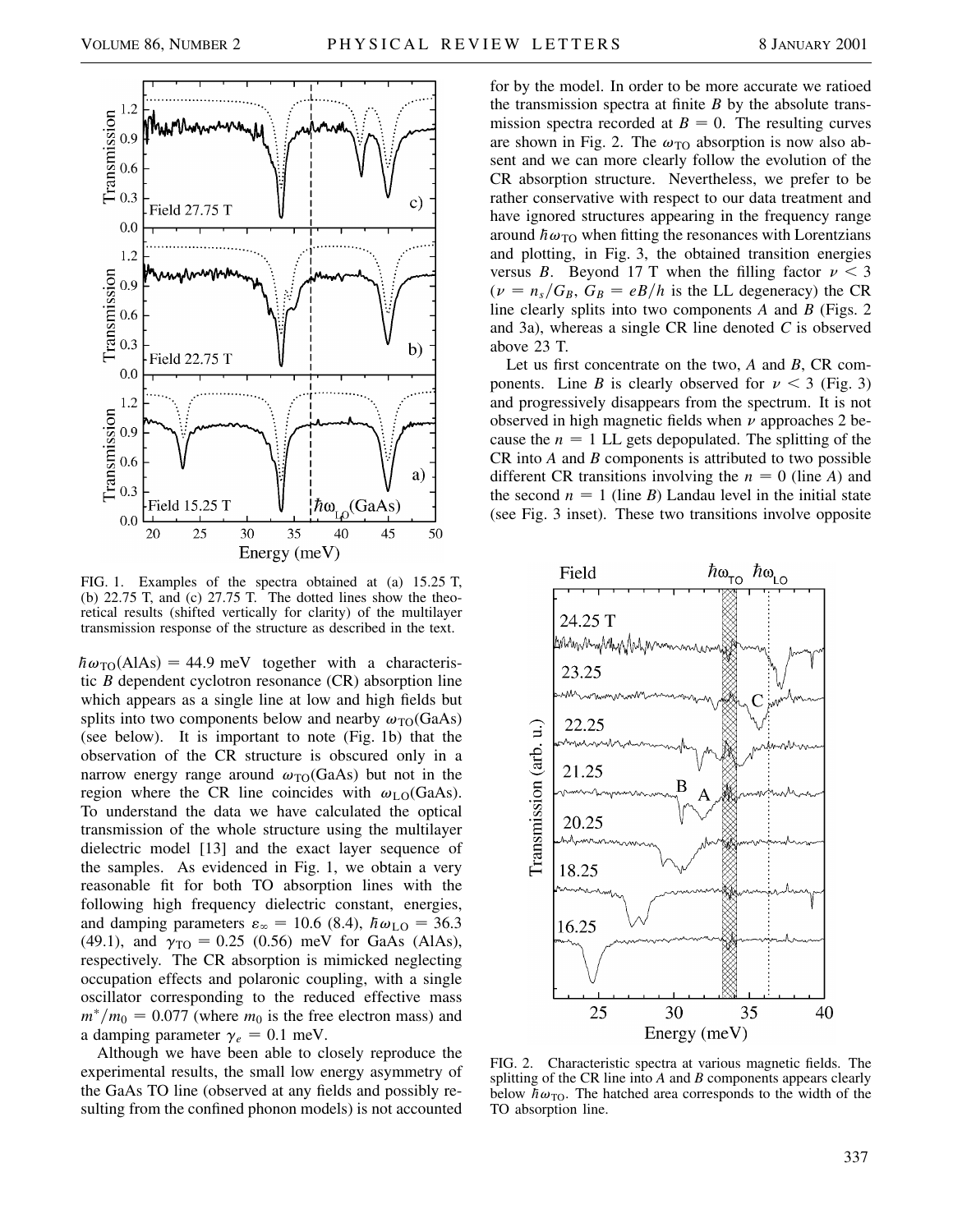

FIG. 3. (a) Magnetic field variation of the different CR line energies, determined by fitting the zero field ratioed data using Lorentzians. The thin solid lines correspond to the calculated CR transitions including NP effects. (b) The corresponding total integrated absorption intensity  $I_0$  in arbitrary units for the CR lines.

spin electrons and can differ in energy due to the band nonparabolicity (NP). Indeed, due to combined effects of confinement, high doping levels, and high magnetic fields one spans an energy range where NP effects are important. In such a case, one can write within the random phase approximation [5,13], the generalized cyclotron active dielectric function  $\varepsilon_a$  of the GaAs in the Faraday configuration, neglecting damping and polaronic effects, as

$$
\varepsilon_a(\omega) = \varepsilon_\infty \frac{\omega_{\text{LO}}^2 - \omega^2}{\omega_{\text{TO}}^2 - \omega^2} - \frac{4\pi e^2 G_B}{L\omega}
$$

$$
\times \sum_{n=0}^\infty \sum_{\sigma} \frac{(f_{n,\sigma} - f_{n+1,\sigma})(n+1)}{[\omega - (E_{n+1,\sigma} - E_{n,\sigma})/\hbar]m_{n,\sigma}^*},
$$
(1)

where  $f_{n,\sigma}$  is the distribution function of electrons in the *nth* LL, with spin  $\sigma$ , energy  $E_{n,\sigma}$ , and effective masses  $m_{n,\sigma}^*$  and  $\sum_{n,\sigma} G_B(f_{n,\sigma} - f_{n+1,\sigma})(n+1) = n_s$ . Equation (1) is the 3D dielectric constant which is used for the QW layer in the multilayer dielectric model, the quasi-2D character being introduced through the boundary conditions [13] imposed on the electric and magnetic components of the radiation field at each interface. Calculations performed with a ten-band  $\mathbf{k} \cdot \mathbf{p}$  model [14] reveal that the splitting between peaks *A* and *B* is due to the NP effects with transitions originating from the  $n = 0$  and  $n = 1$  LL, respectively, in accordance with the previous discussion (Fig. 3a, thin lines).

It is natural to assume that lines *A* and *C* represent the same transition observed on either side of  $h\omega_{\text{TO}}$ . We argue here that this transition suffers an interaction in the vicinity of  $h\omega_{\text{TO}}$ . The interaction is clearly inferred from the fact that peaks *A* and *C* have a width increasing significantly on both sides of  $\hbar\omega_{\text{TO}}$  (Fig. 2). What convinces us more is the weak change in the slopes of the energy variation of lines *A* and *C* below and above  $\hbar\omega_{\text{TO}}$  and the increase of the *total* integrated CR intensity  $I_0$  around  $\hbar \omega_{TO}$  (Fig. 3b) whereas, as expected for a noninteracting system,  $I_0$  remains constant at high and low fields. The amplitude of an eventual anticrossing between lines *A* and *C* is, however, hard to ascertain accurately due to possible experimental errors in estimating the peak position in the closed vicinity of  $h\omega_{\text{TO}}$ . The interaction with phononlike modes occurs around  $\hbar\omega_{\text{TO}}$  whereas no singularity is observed around  $h\omega_{\text{LO}}$ . The absence of this singularity has already been reported [7,8] on samples with lower doping levels ( $\nu < 2$ ) but not explained.

An experiment that can also probe the electronphonon-like modes is the magnetophonon resonance (MPR) effect which manifests itself as an oscillatory component, in reciprocal magnetic field, of the resistivity. This component is proportional to  $\cos(2\pi\omega_0/\omega_c)$  [15], where  $\omega_0$  has been up till now assumed to be equal to  $\omega_{LO}$ . We have performed magnetoresistivity measurements on the parent sample and observed the MPR oscillations between 5 and 15 T for temperatures ranging from 90 to 140 K (Fig. 4). These experiments provide the mean value  $h\omega_0$ (meV) $m^*(m_0) = 2.60 \pm 0.05$  when interpreted with standard theory [15]. Taking for  $m^*$  the value of 0.078 measured by cyclotron resonance at this temperature, we deduce a value  $\hbar\omega_0 = 33.3 \pm 0.7$  meV which is close to  $\hbar\omega_{\text{TO}}$  and definitively lower than  $\hbar\omega_{\text{LO}}$ . We therefore confirm that there exist longitudinal modes with energies close to  $\hbar\omega_{\text{TO}}$  which interact with the CR mode.

In order to identify the nature of these modes, one can use a simplified version of Eq. (1) neglecting the NP effects:

$$
\varepsilon_a(\omega) = \varepsilon_\infty \frac{\omega_{\text{LO}}^2 - \omega^2}{\omega_{\text{TO}}^2 - \omega^2} - \frac{\omega_p^2}{\omega(\omega - \omega_c)}
$$
(2)

with  $\omega_p^2 = 4\pi Ne^2/m^*$ , where  $N = n_s/L$  is the corresponding 3D electronic density. The longitudinal solution of Eq. (2) ( $\rightarrow \varepsilon_a = 0$ ) is composed of two modes  $\omega_{La}^-$  and  $\omega_{La}^{+}$  [16] starting from  $\omega_{L}^{-}$  and  $\omega_{L}^{+}$  at  $B = 0$  and pinned to  $\omega = \omega_{\text{LO}}$  and  $\omega = \omega_c$ , respectively, for extreme values of *B*. It is clear from Eq. (2) that  $\varepsilon_a(\omega)$  has two poles at  $\omega = \omega_c$  and  $\omega = \omega_{\text{TO}}$  and therefore a zero (corresponding to  $\omega_{La}^-$ ) in between. When  $\omega = \omega_c = \omega_{\text{TO}}$ ,  $\omega_{La}^-$  coincides with the common pole. This property is independent on  $\omega_p^2$  (and therefore on *N*); the  $\omega_{La}^-(N, B)$  curves display